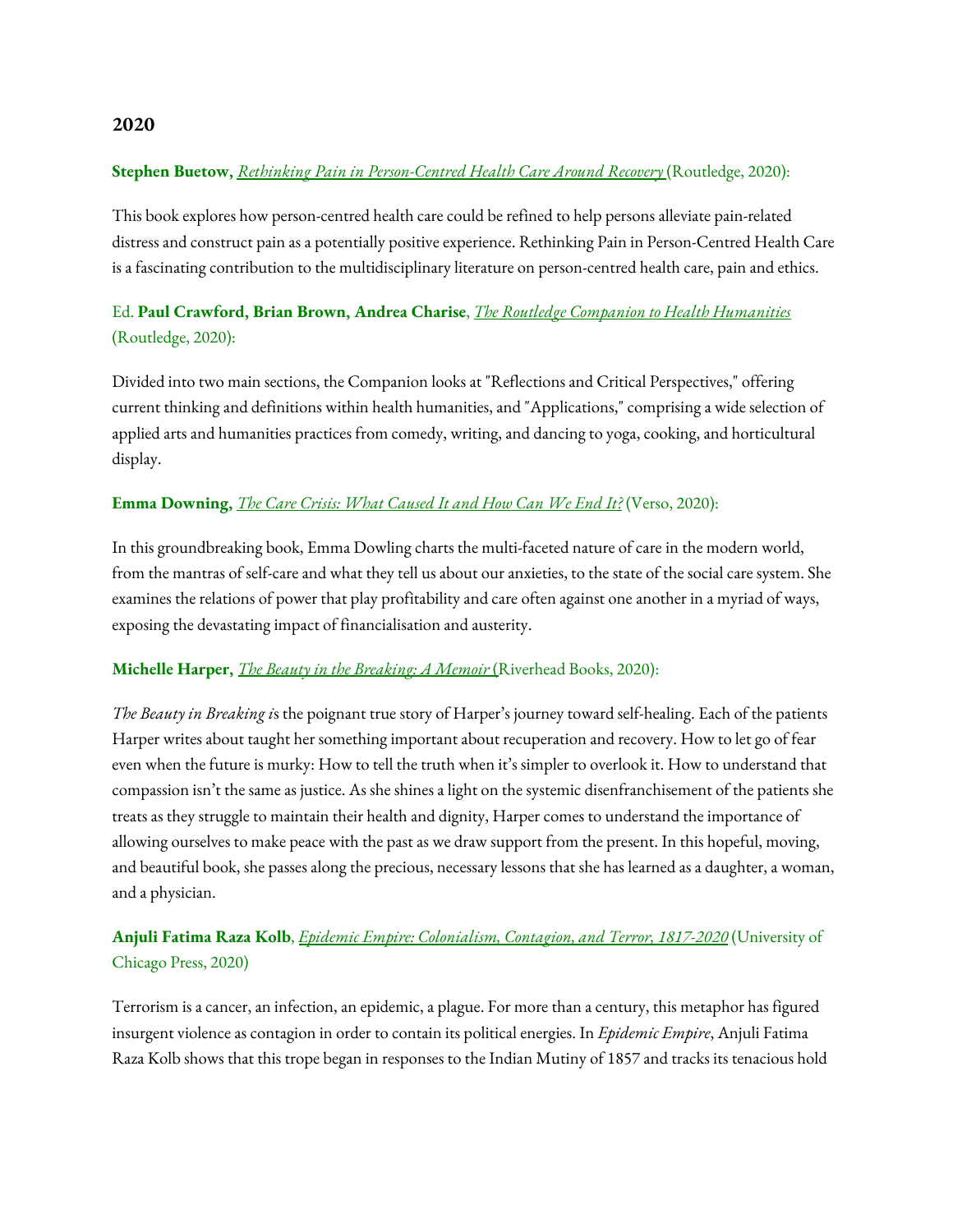through 9/11 and beyond. The result is the first book-length study to approach the global War on Terror from a postcolonial literary perspective.

### **Travis Lau[,](https://www.amazon.in/Writing-self-Illness-Amala-Poli/dp/9388337050/ref=sr_1_1?keywords=amala+poli&qid=1572223997&sr=8-1)** *[Pairing](https://www.finishinglinepress.com/product/paring-by-travis-chi-wing-lau/)* (Finishing Line, 2020):

Lau says: My work has long focused on embodiment, specifically disabled experience, but this book reconnects with my longer investments in thinking about queerness, intimacy, and care. This book centers on the image of pared fruit: what parts of the self do we pare away (or thought we have pared away)? how do we reconcile the violence of paring away even if it is to enable new growth? How does revisiting what has been pared teach us something?

#### **Lisa Olstein**, *Pain [Studies](https://blpress.org/books/pain-studies/)* (Bellevue Literary Press, 2020):

In this extended lyric essay, a poet mines her lifelong experience with migraine to deliver a marvelously idiosyncratic cultural history of pain—how we experience, express, treat, and mistreat it. Her sources range from the trial of Joan of Arc to the essays of Virginia Woolf and Elaine Scarry to Hugh Laurie's portrayal of Gregory House on House M.D. As she engages with science, philosophy, visual art, rock lyrics, and field notes from her own medical adventures (both mainstream and alternative), she finds a way to express the often-indescribable experience of living with pain. Eschewing simple epiphanies, Olstein instead gives us a new language to contemplate and empathize with a fundamental aspect of the human condition.

#### Also read an [interview](https://medicalhealthhumanities.com/2021/02/22/interview-lisa-olstein-on-pain-studies/) with Olstein on *Pain [Studie](https://medicalhealthhumanities.com/2021/02/22/interview-lisa-olstein-on-pain-studies/)*[s](https://medicalhealthhumanities.com/2021/02/22/interview-lisa-olstein-on-pain-studies/) at *Synapsis*.

#### **Sarah Ramey**, *The Lady's Handbook for Her [Mysterious](https://www.penguinrandomhouse.com/books/207159/the-ladys-handbook-for-her-mysterious-illness-by-sarah-ramey/) Illness: A Memoir* (Doubleday, 2020):

From the [review](https://medicalhealthhumanities.com/2021/01/28/entering-the-mystery-the-ladys-handbook-for-her-mysterious-illness/) at *[Synapsis](https://medicalhealthhumanities.com/2021/01/28/entering-the-mystery-the-ladys-handbook-for-her-mysterious-illness/)* by Emily [Waples](https://medicalhealthhumanities.com/2021/01/28/entering-the-mystery-the-ladys-handbook-for-her-mysterious-illness/): "Sarah Ramey narrates her unwitting entry into these perplexities in *The Lady's Handbook for Her Mysterious Illnes*s, a self-described "gynecologic and colorectal memoir" (3) published this past March. Joining an expanding canon of contemporary annalists of the chronic and/or cryptic illness—Sarah Manguso, Jennifer Brea, Johanna Hedva, Porochista Khakpour, Esmé Weijun Wang, Meghan O'Rourke, Amy Berkowitz—Ramey (known in other circles as the musician Wolf Larsen) chronicles a years-long odyssey with inexplicable and excruciating symptoms, harrowing encounters with providers, and attendant medical trauma. Simultaneously sprawling and sparse—occupying hundreds of pages yet punctuated by terse one-liners—Ramey's memoir contributes to a growing body of autobiographical work addressing the gendered dimensions of "mysterious illnesses": in particular, the constellation of ill-understood autoimmune disorders and chronic pain conditions—fibromyalgia, chronic fatigue syndrome (CFS) or myalgic encephalomyelitis (ME), mast cell activation syndrome (MCAS), postural orthostatic tachycardia syndrome (POTS), hypermobile Ehlers-Danlos syndrome (hEDS)—that tend to disproportionately affect women."

**Lesley Stern**, *Diary of a [Detour](https://www.dukeupress.edu/diary-of-a-detour)* (Duke University Press, 2020):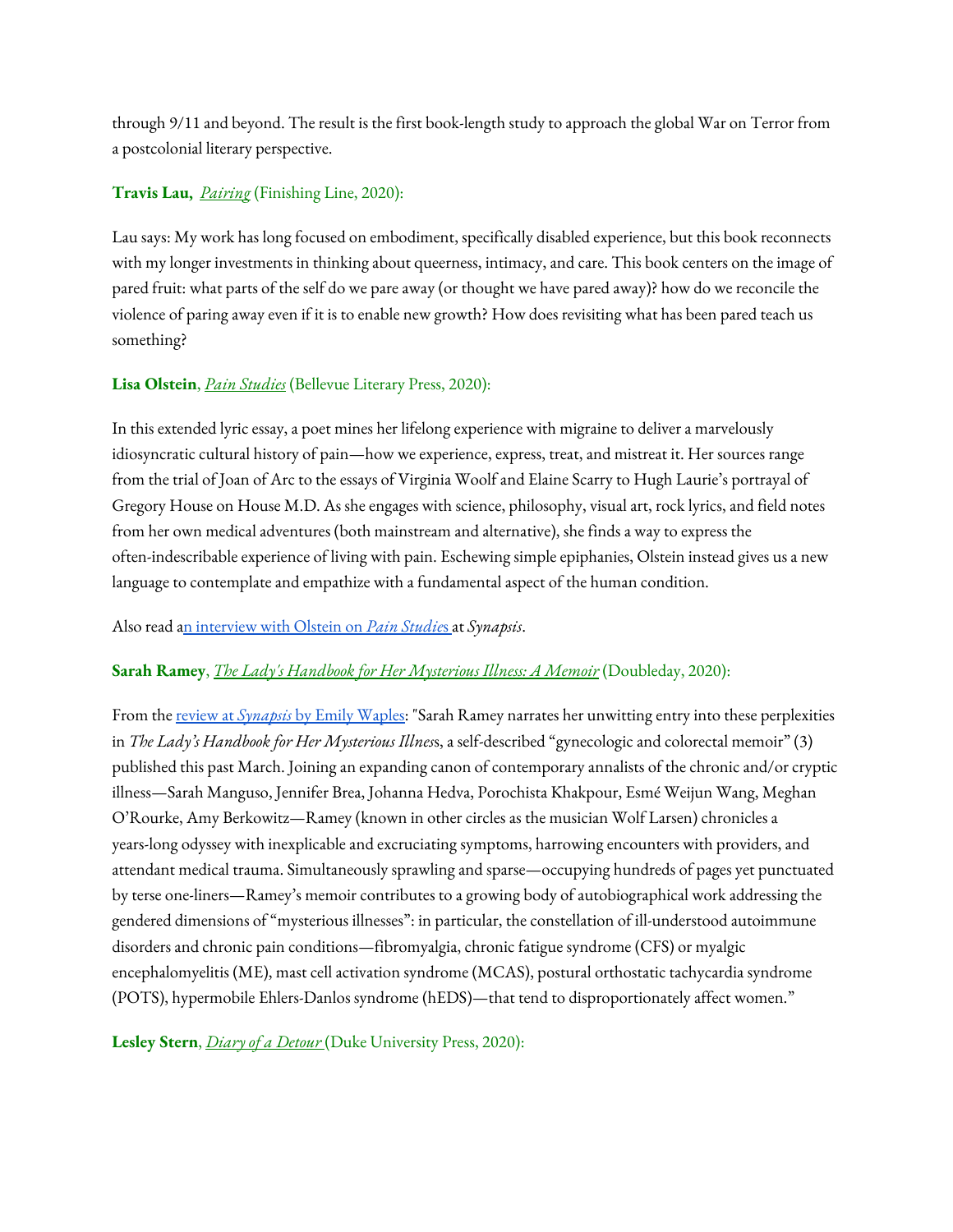*Diary of a Detour* is film scholar and author Lesley Stern's memoir of living with chronic lymphocytic leukemia. She chronicles the fears and daily experience of coming to grips with an incurable form of cancer by describing the dramas and delving into the science. Stern also nudges cancer off center stage by turning to alternative obsessions and pleasures. In seductive writing she describes her life in the garden and kitchen, the hospital and the library, and her travels—down the street to her meditation center, across the border to Mexico, and across the world to Australia. Her immediate world is inhabited with books, movies, politics, and medical reports that provoke essayistic reflections. As her environment is shared with friends, chickens, a cat called Elvis, mountain goats, whales, lions, and microbes the book opens onto a larger than human world. Intimate and meditative, engrossing and singular, *Diary of a Detour* offers new ideas about what it might mean to live and think with cancer, and with chronic illness more broadly.

#### **2019**

### **Amala Poli[,](https://www.amazon.in/Writing-self-Illness-Amala-Poli/dp/9388337050/ref=sr_1_1?keywords=amala+poli&qid=1572223997&sr=8-1)** *Writing the Self in Illness: Reading the [Experiential](https://www.amazon.in/Writing-self-Illness-Amala-Poli/dp/9388337050/ref=sr_1_1?keywords=amala+poli&qid=1572223997&sr=8-1) Through the Medical Memoir* (Manipal, 2019):

*Writing the Self in Illness: Reading the Experiential Through the Medical Memoir* attempts to understand the contemporary turn to health narratives through closely reading medical memoirs. The author uses the term medical memoir for a narrative of illness that seeks to question, resist, and engage in a dialogue with prominent medical discourses and cultural perceptions. The book attempts to understand how individuals have reflected on their experiences of illness, redefined health for themselves, and responded to systemic and social depersonalization through the writing of memoirs. In turn, it invites readers to a deeper exploration of the spectrum of health and its meanings for each of us. (Flyleaf)

## **Jac Saorsa** with **Rebecca Phillips**, *Like Any Other Woman: The Lived Experience of [Gynecological](https://www.amazon.co.uk/Like-Any-Other-Woman-Gynaecological/dp/1911653059/ref=sr_1_1?crid=3ABVWOQGEHTS8&keywords=like+any+other+woman&qid=1571937436&sprefix=like+any+other+woman%2Caps%2C179&sr=8-1) Cancer* (Cardiff, 2019):

*Like Any Other Woman* speaks to the suffering that cancer causes, and to the profound human experience of renegotiating the physical and emotional balance between sickness and health when that balance is tipped by the onset of disease. As a moving collaboration between an artist and a young woman who has endured the impact of a cancer diagnosis and its consequences, this is not a book about the cancer itself, the medical world of causes, symptoms, interventions and treatment regimes. It is rather about what it feels like when all sense of normality, all the expectations of a future that accompany good health, suddenly become submerged in degrees of suffering that impact both on the individual and on the people who care for and about her.

### **Mohammed Abouelleil Rashed,** *Madness and the Demand for Recognition: A [philosophical](https://global.oup.com/academic/product/madness-and-the-demand-for-recognition-9780198786863?cc=us&lang=en&) inquiry into identity and mental health [activism](https://global.oup.com/academic/product/madness-and-the-demand-for-recognition-9780198786863?cc=us&lang=en&)* (Oxford University Press, 2019):

Developments in mental health activism pose a radical challenge to psychiatric and societal understandings of madness. Mad Pride and mad-positive activism reject the language of mental 'illness' and 'disorder' and demand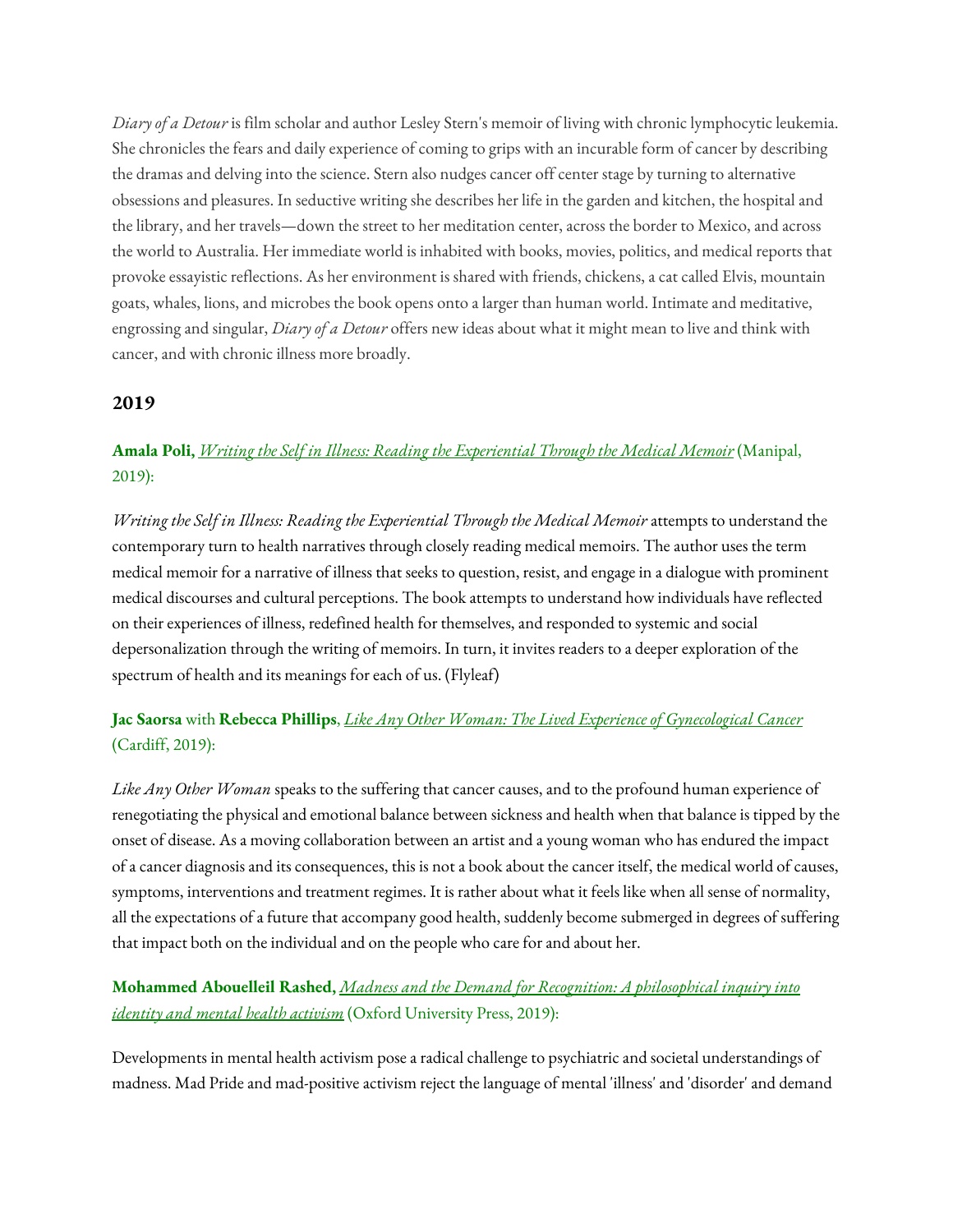recognition of madness as grounds for identity. This book examines and responds to the claims and demands of Mad activism.

## Ed. **Olivia Banner, Nathan Carlin, Thomas R. Cole**, *Teaching Health [Humanities](https://global.oup.com/academic/product/teaching-health-humanities-9780190636890?cc=us&lang=en&)* **(**Oxford University Press, 2019):

*Teaching Health Humanities* expands our understanding of the burgeoning field of health humanities and of what it aspires to be. The volume's contributors describe their different degree programs, the politics and perspectives that inform their teaching, and methods for incorporating newer digital and multimodal technologies into teaching practices.

## **Anne Boyer***, The Undying: Pain, [Vulnerability,](https://us.macmillan.com/books/9780374279349) Mortality, Medicine, Art, Time, Dreams, Data, Exhaustion, [Cancer,](https://us.macmillan.com/books/9780374279349) and Care (*Farrar, Straus and Giroux, 2019):

Award-winning poet and essayist Anne Boyer delivers a one-of-a-kind meditation on illness in the age of data—sharing her true story of coping with cancer, both the illness and the industry, in THE UNDYING. A week after her forty-first birthday, the acclaimed poet Anne Boyer was diagnosed with highly aggressive triple-negative breast cancer. For a single mother living paycheck to paycheck who had always been the caregiver rather than the one needing care, the catastrophic illness was both a crisis and an initiation into new ideas about mortality and the gendered politics of illness. A twenty-first-century Illness as Metaphor, as well as a harrowing memoir of survival, THE UNDYING explores the experience of illness as mediated by digital screens, weaving in ancient Roman dream diarists, cancer hoaxers and fetishists, cancer vloggers, corporate lies, John Donne, pro-pain "dolorists," the ecological costs of chemotherapy, and the many little murders of capitalism. It excoriates the pharmaceutical industry and the bland hypocrisies of "pink ribbon culture" while also diving into the long literary line of women writing about their own illnesses and ongoing deaths: Audre Lorde, Kathy Acker, Susan Sontag, and others.

### **2018**

## **Howard Chiang,** *After Eunuchs: Science, Medicine, and the [Transformation](https://cup.columbia.edu/book/after-eunuchs/9780231185783) of Sex in Modern China (*Columbia University Press, 2018):

From anticastration discourses in the late Qing era to sex-reassignment surgeries in Taiwan in the 1950s and queer movements in the 1980s and 1990s, After Eunuchs explores the ways the introduction of Western biomedical sciences transformed normative meanings of gender, sexuality, and the body in China. Chiang investigates how competing definitions of sex circulated in science, medicine, vernacular culture, and the periodical press, bringing to light a rich and vibrant discourse of sex change in the first half of the twentieth century. He focuses on the stories of gender and sexual minorities as well as a large supporting cast of doctors, scientists, philosophers, educators, reformers, journalists, and tabloid writers, as they debated the questions of political sovereignty, national belonging, cultural authenticity, scientific modernity, human difference, and the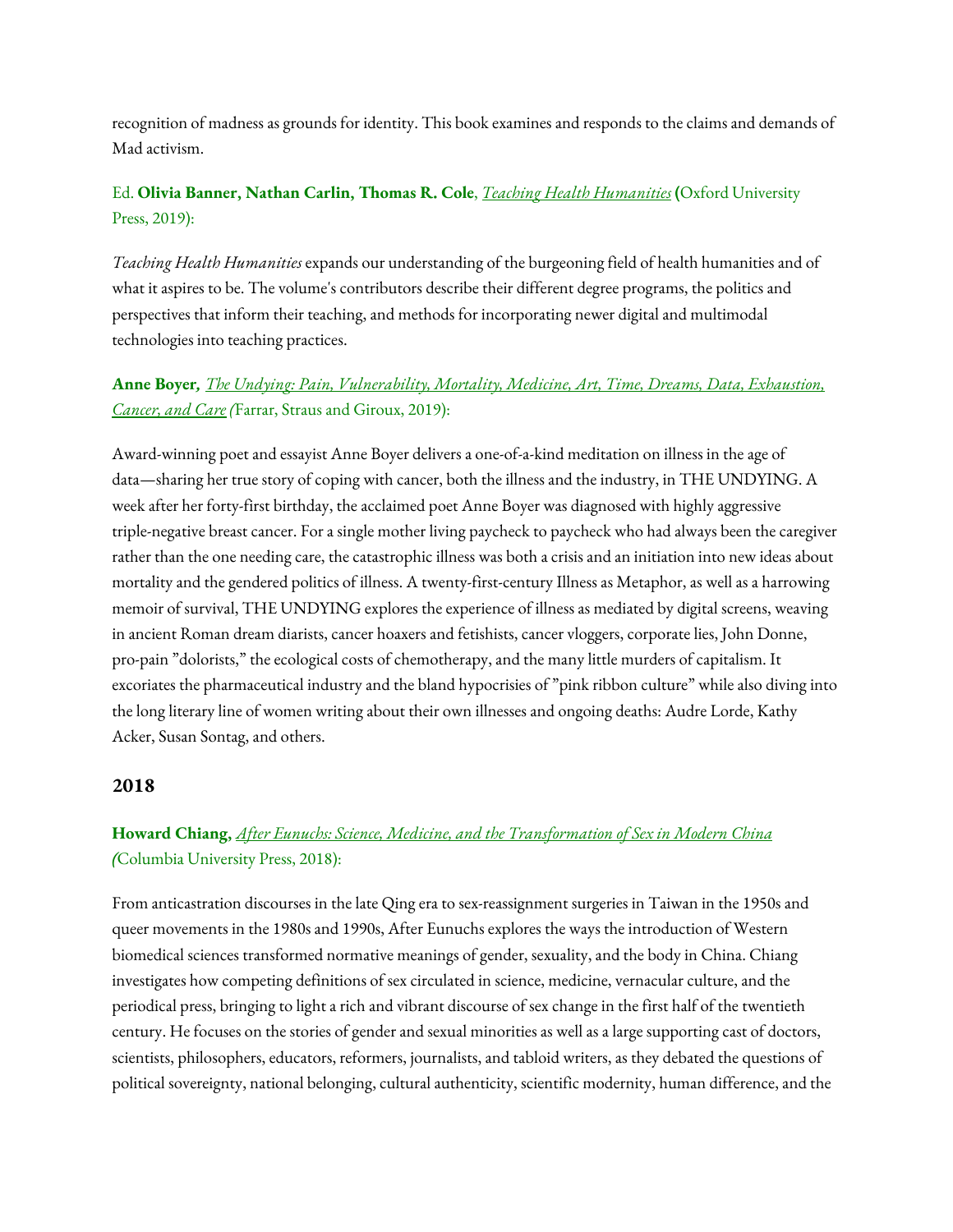power and authority of truths about sex. Theoretically sophisticated and far-reaching, After Eunuchs is an innovative contribution to the history and philosophy of science and queer and Sinophone studies.

### **Matthew Smith,** *[Another](http://cup.columbia.edu/book/another-persons-poison/9780231164856) Person's Poison: A History of Food Allerg[y](http://cup.columbia.edu/book/another-persons-poison/9780231164856)* **(**Columbia University Press, 2018):

Another Person's Poison parses the political, economic, cultural, and genuine health factors of a phenomenon that dominates our interactions with others and our understanding of ourselves. For most of the twentieth century, food allergies were considered a fad or junk science. While many physicians and clinicians argued that certain foods could cause a range of chronic problems, from asthma and eczema to migraines and hyperactivity, others believed that allergies were psychosomatic.

## Ed. **Angela Ki Che Leung and Izumi Nakayama**, *Gender, Health, and History in [Modern](https://press.uchicago.edu/ucp/books/book/distributed/G/bo37859057.html) East Asia* (Hong Kong University Press, 2018):

This groundbreaking volume captures and analyzes the exhilarating and at times disorienting experience when scientists, government officials, educators, and the general public in East Asia tried to come to terms with the introduction of Western biological and medical sciences to the region. The nexus of gender and health is a compelling theme, for this is an area in which private lives and personal characteristics encounter the interventions of public policies. The nine empirically based studies by scholars of history of medicine, sociology, anthropology, and STS (science, technology, and society), spanning Japan, Korea, China, Taiwan, and Hong Kong from the 1870s to the present, demonstrate just how tightly concerns with gender and health have been woven into the enterprise of modernization and nation building throughout the long twentieth century.

## **Moira M. W. Chan-Yeung**, *A Medical History of Hong Kong: [1842–1941](http://cup.columbia.edu/book/a-medical-history-of-hong-kong/9789882370852)* (The Chinese University Press, 2018):

This book tells the fascinating story of the development of medical and sanitation services in Hong Kong during the first century of British rule and how changing political values and directions of the colonial administration and the socioeconomic status of Hong Kong affected the policies of development in these areas. It also recounts how the bubonic plague of 1894 changed the government's laissez-faire attitude towards sanitation and public health and began sanitary reforms and developed public health infrastructure.

## **Johanna Emeney**, *The Rise of [Autobiographical](http://cup.columbia.edu/book/the-rise-of-autobiographical-medical-poetry-and-the-medical-humanities/9783838211282) Medical Poetry and the Medical Humanities* (ibidem Press, 2018):

In this fascinating book, Johanna Emeney examines the global proliferation of new poetry related to illness and medical treatment from the perspective of doctors, patients, and carers in light of the growing popularity of the medical humanities. She provides a close analysis of poetry from New Zealand, the U.S., and the U.K. that deals with sociological and philosophical aspects of sickness, ailment, medical treatment, care, and recuperation.

### **2017**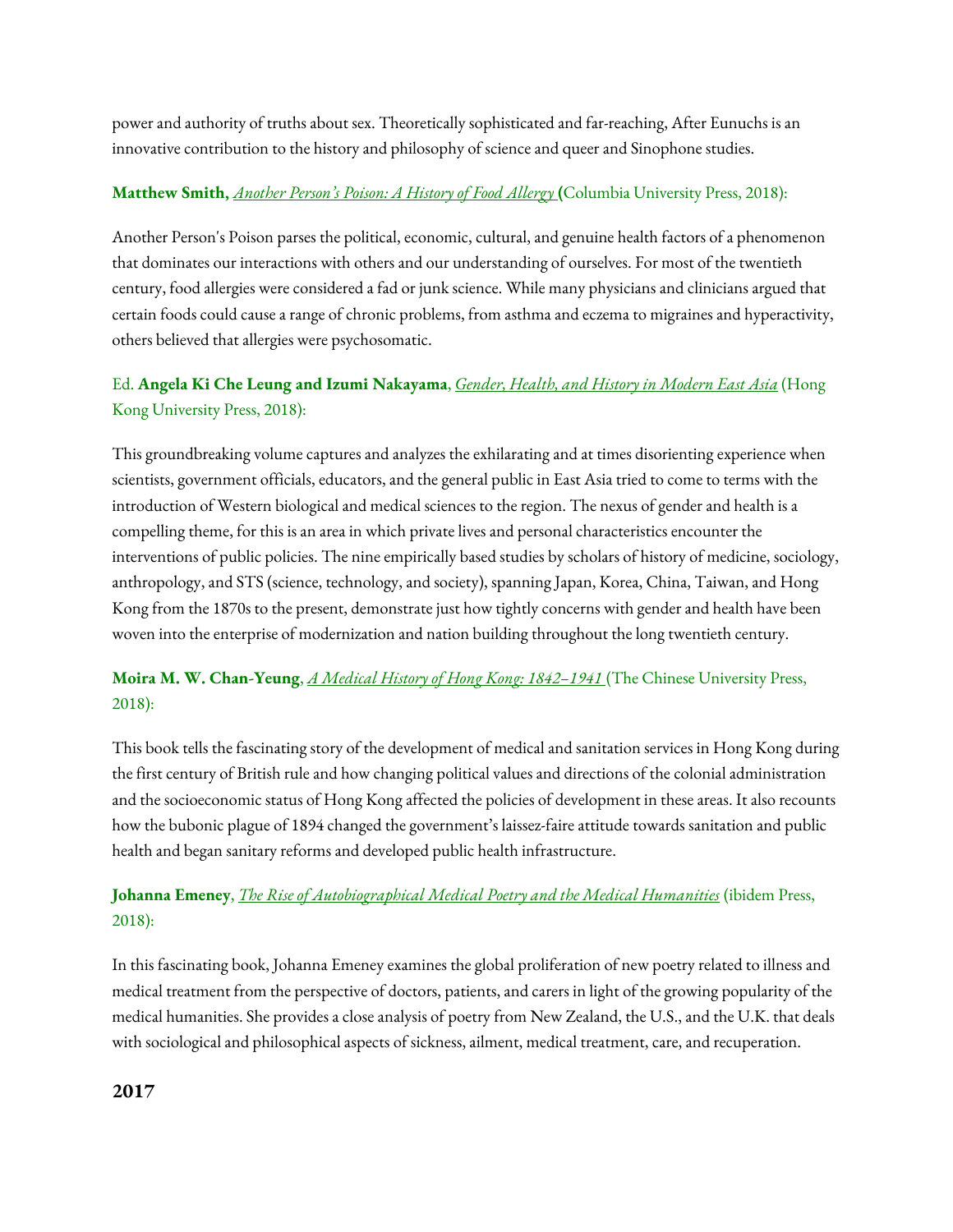## Ed. **C. Pierce Salguero**, *Buddhism and Medicine: An Anthology of [Premodern](http://cup.columbia.edu/book/buddhism-and-medicine/9780231179942) Sources* (Columbia University Press, 2017):

From its earliest days, Buddhism has been closely intertwined with medicine. Buddhism and Medicine is a singular collection showcasing the generative relationship and mutual influence between these fields across premodern Asia. The anthology combines dozens of English-language translations of premodern Buddhist texts with contextualizing introductions by leading international scholars in Buddhist studies, the history of medicine, and a range of other fields.

#### **Anna Katharina Schaffner**, *[Exhaustion:](http://cup.columbia.edu/book/exhaustion/9780231172301) A History* (Columbia University Press, 2017):

Medical, cultural, literary, and biographical sources have cast exhaustion as a biochemical imbalance, a somatic ailment, a viral disease, and a spiritual failing. It has been linked to loss, the alignment of the planets, a perverse desire for death, and social and economic disruption. Pathologized, demonized, sexualized, and even weaponized, exhaustion unites the mind with the body and society in such a way that we attach larger questions of agency, willpower, and well-being to its symptoms. Mapping these political, ideological, and creative currents across centuries of human development, Exhaustion finds in our struggle to overcome weariness a more significant effort to master ourselves.

#### **Paula Knight**, *The [Facts](https://www.psupress.org/books/titles/978-0-271-07846-5.html) of Life* (Penn State University Press, 2017):

April's dreams of motherhood come true before too long, but as Polly enthusiastically builds a career, her desire and hope to start a family become less firmly ingrained. Her struggles with chronic illness also have an effect on her choices and relationships, and she wonders whether motherhood will be in the cards for her at all. Soon she meets Jack, and together they start a fraught journey, first debating whether parenthood is right for them and then facing the heartbreak of repeated miscarriages and the effects of illness on their ability to have a child. Through it all, Polly is forced to reexamine what family can mean in a society that so often associates family—and womanhood—with children.

Beautifully drawn and poignantly honest, The Facts of Life is a funny, sometimes painful graphic memoir that explores what it takes to be a woman, a partner, and a mother . . . or not.

### Ed. **Ann Burack-Weiss, Lynn Sara Lawrence, and Lynne Bamat Mijangos**, *[Narrative](https://cup.columbia.edu/book/narrative-in-social-work-practice/9780231173612) in Social Work Practice: The Power and [Possibility](https://cup.columbia.edu/book/narrative-in-social-work-practice/9780231173612) of Story* (Columbia University Press, 2017):

*Narrative in Social Work Practice* features first-person accounts by social workers who have successfully integrated narrative theory and approaches into their practice. Contributors describe innovative and effective interventions with a wide range of individuals, families, and groups facing a variety of life challenges. One author describes a family in crisis when a promising teenage girl suddenly takes to her bed for several years; another brings narrative practice to a Bronx trauma center; and another finds that poetry writing can enrich the lives of people living with dementia. In some chapters, the authors turn narrative techniques inward and use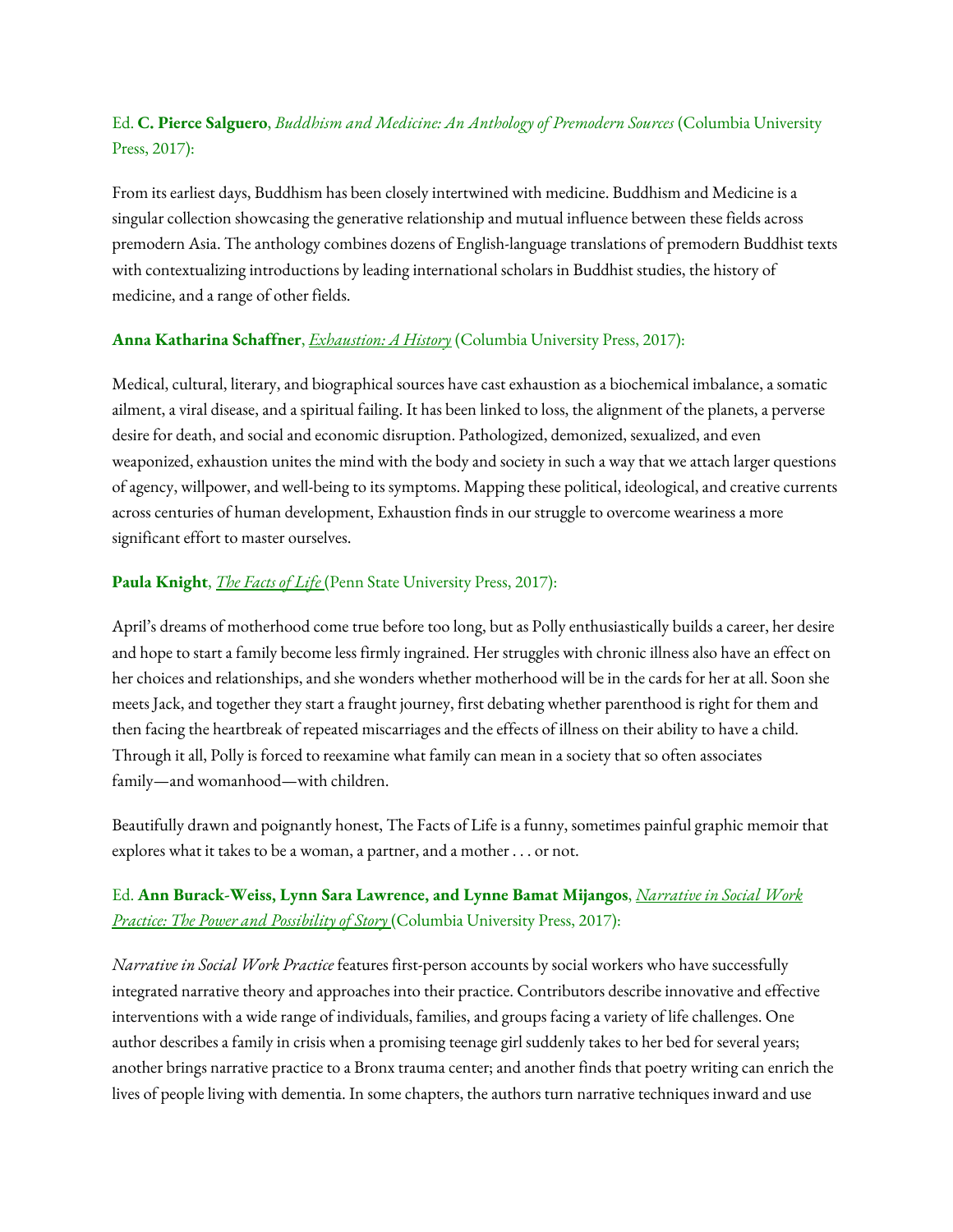them as vehicles of self-discovery. Settings range from hospitals and clinics to a graduate school and a case management agency. Throughout, *Narrative in Social Work Practice* showcases the flexibility and appeal of narrative methods and demonstrates how they can be empowering and fulfilling for clients and social workers alike.

## **Jenny Schreiber**[,](https://cup.columbia.edu/book/politics-piety-and-biomedicine/9783837637021) *Politics, Piety, and [Biomedicine:](https://cup.columbia.edu/book/politics-piety-and-biomedicine/9783837637021) The Malaysian Transplant Venture* (Transcript-Verlag, 2017):

The discourse on transplantation and brain death has become emblematic of conflicts between certain perspectives on adequate medical care, death, and dying. Scientific and religious, modernizing and traditional as well as academic and popular voices debate how to approach these topics. This work captures the heterogeneous and often contradictory views on the Malaysian transplant venture and the treatment option of end-stage organ failure from the Malay and Chinese population, physicians, state officials, and Muslim, Buddhist, and Daoist clergy. It also addresses vital issues as to the use of and extent to which biomedicine and medical technology in contemporary Malaysia actually benefits its people.

### **MK Czerwiec**, *Taking Turns: Stories from [HIV/AIDS](https://www.psupress.org/books/titles/978-0-271-07818-2.html) Care Unit 371* (Penn State University Press, 2017):

A shining example of excellence in the treatment and care of patients, Unit 371 was a community for thousands of patients and families affected by HIV and AIDS and the people who cared for them. This graphic novel combines Czerwiec's memories with the oral histories of patients, family members, and staff. It depicts life and death in the ward, the ways the unit affected and informed those who passed through it, and how many look back on their time there today. Czerwiec joined Unit 371 at a pivotal time in the history of AIDS: deaths from the syndrome in the Midwest peaked in 1995 and then dropped drastically in the following years, with the release of antiretroviral protease inhibitors. This positive turn of events led to a decline in patient populations and, ultimately, to the closure of Unit 371. Czerwiec's restrained, inviting drawing style and carefully considered narrative examine individual, institutional, and community responses to the AIDS epidemic—as well as the role that art can play in the grieving process.

### **2016**

### **Dana Walrath**, *[Aliceheimer's:](https://www.psupress.org/books/titles/978-0-271-07468-9.html) Alzheimer's Through the Looking Glass* ( Penn State University Press, 2016):

Aliceheimer's is a series of illustrated vignettes, daily glimpses into their world with Alzheimer's. Walrath's time with her mother was marked by humor and clarity: "With a community of help that included pirates, good neighbors, a cast of characters from space-time travel, and my dead father hovering in the branches of the maple trees that surround our Vermont farmhouse, Aliceheimer's let us write our own story daily—a story that, in turn, helps rewrite the dominant medical narrative of aging."

**Janet Gyatso,** *Being Human in a Buddhist World: An [Intellectual](http://cup.columbia.edu/book/being-human-in-a-buddhist-world/9780231164962) History of Medicine in Early Modern Tibet* (Columbia University Press, 2016):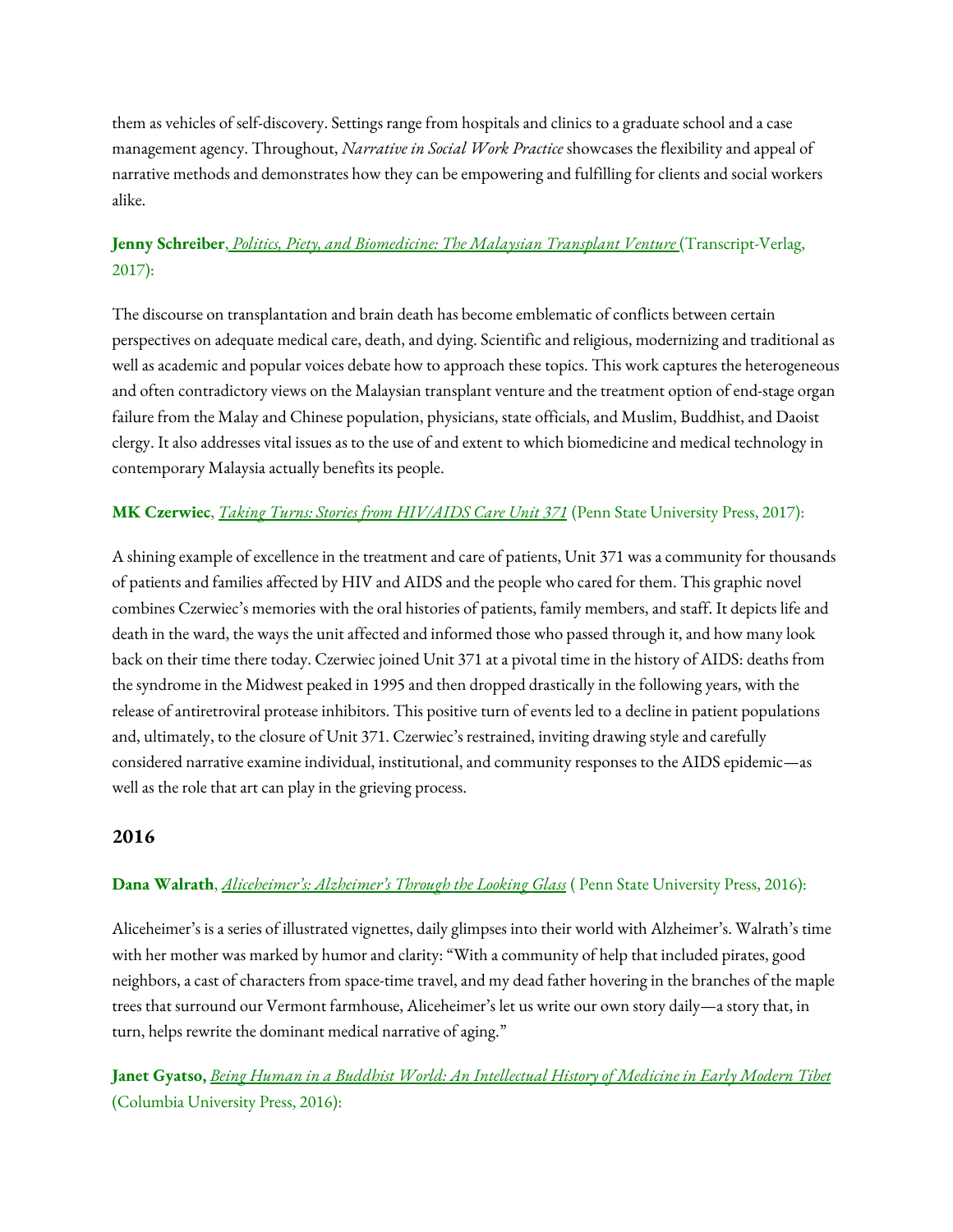Through its unique focus and sophisticated reading of source materials, Being Human adds a crucial chapter in the larger historiography of science and religion. The book opens with the bold achievements in Tibetan medical illustration, commentary, and institution building during the period of the Fifth Dalai Lama and his regent, Desi Sangye Gyatso, then looks back to the work of earlier thinkers, tracing a strategically astute dialectic between scriptural and empirical authority on questions of history and the nature of human anatomy. It follows key differences between medicine and Buddhism in attitudes toward gender and sex and the moral character of the physician, who had to serve both the patient's and the practitioner's well-being. Being Human in a Buddhist World ultimately finds that Tibetan medical scholars absorbed ethical and epistemological categories from Buddhism yet shied away from ideal systems and absolutes, instead embracing the imperfectability of the human condition.

#### **Henny Beaumont,** *Hole in the Heart: [Bringing](https://www.psupress.org/books/titles/978-0-271-07740-6.html) Up Beth* (Penn State University Press, 2016):

Hole in the Heart is a moving and refreshingly honest look at raising a child with special needs. Henny doesn't shy away from the complicated emotions and challenges that affected her and her family. But her story also shows that fear can be the greatest of these challenges—and the most rewarding to overcome. Henny and Beth's journey speaks not only to parents of children with special needs and the medical and care professionals they interact with, but to all parents who wonder whether their child is loved enough and is reaching his or her potential.

# **David Låg Tomasi**, *Medical Philosophy: A Philosophical Analysis of Patient [Self-Perception](http://cup.columbia.edu/book/medical-philosophy/9783838209753) in Diagnostics and [Therapy,](http://cup.columbia.edu/book/medical-philosophy/9783838209753)* (ibidem Press, 2016):

This innovative book clarifies the distinction between philosophy of medicine and medical philosophy, expanding the focus from the 'knowing that' of the first to the 'knowing how' of the latter. The idea of patient and provider self-discovery becomes the method and strategy at the basis of therapeutic treatment. It develops the concept of 'Central Medicine', aimed at overcoming the dichotomies of Western–Eastern medicine and Traditional–Integrative approaches. Evidence-based and patient-centered medicine are analyzed in the context of the debate on placebo and non-specific effects alongside clinical research on the patient-doctor relationship, and the interactive nature of human relationships in general, including factors such as environment, personal beliefs, and perspectives on life's meaning and purpose. Tomasi's research incorporates neuroscience, psychology, philosophy, and medicine in a clear, readable, and detailed way, satisfying the needs of professionals, students, and anyone who enjoys the exploration of the complexity of human mind, brain, and heart.

### **Donna Dickenson,** *[M](http://cup.columbia.edu/book/me-medicine-vs-we-medicine/9780231159753)e Medicine vs. We Medicine: Reclaiming [Biotechnology](http://cup.columbia.edu/book/me-medicine-vs-we-medicine/9780231159753) for the Common Good* (Columbia University Press, 2016):

Personalized healthcare—or what the award-winning author Donna Dickenson calls "Me Medicine"—is radically transforming our longstanding "one-size-fits-all" model. Technologies such as direct-to-consumer genetic testing, pharmacogenetically developed therapies in cancer care, private umbilical cord blood banking,